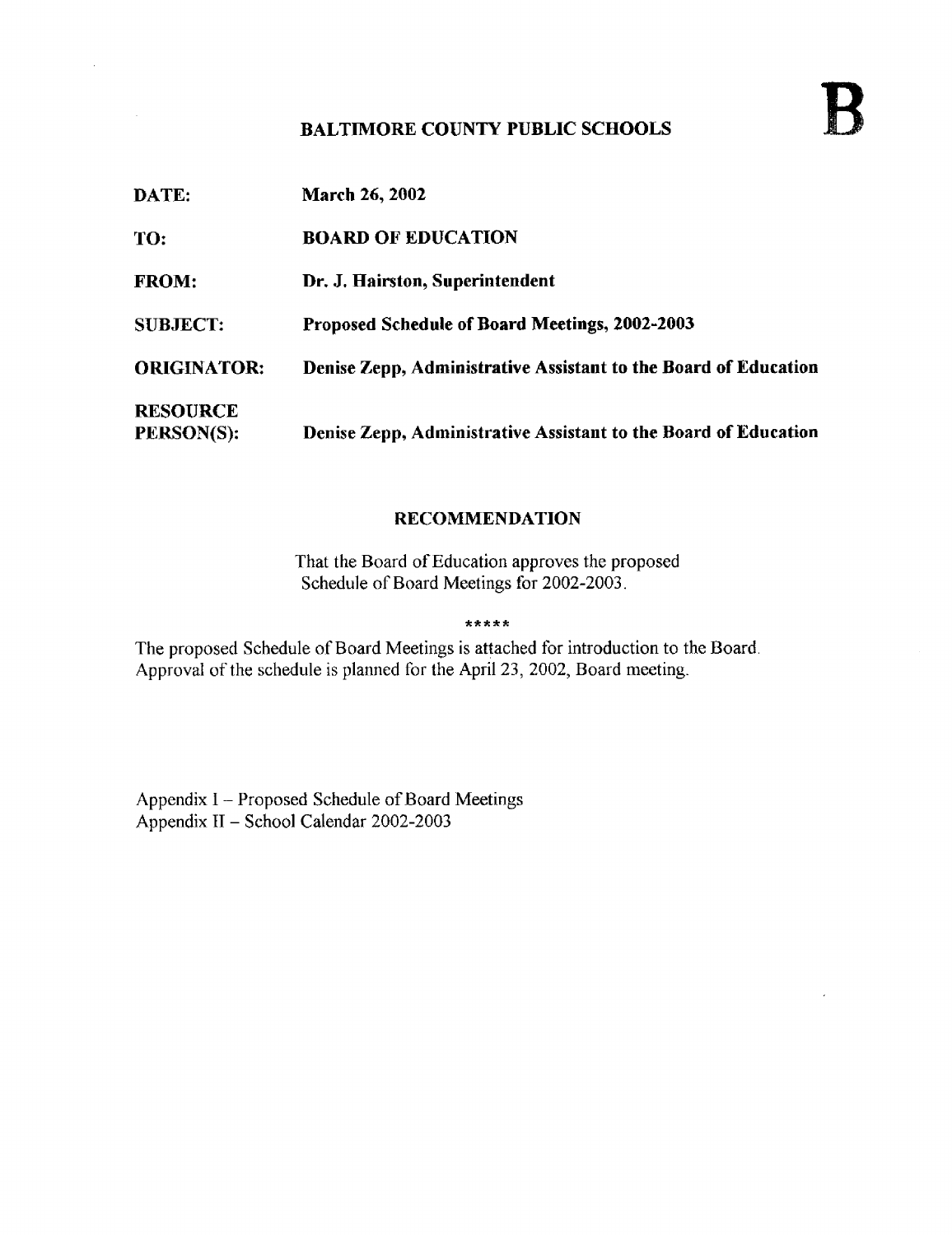# Board of Education of Baltimore County

Donald L. Arnold, President

March 26, 2002

- TO: Members of the Board of Education
- FROM: Dr. Joe A. Hairston

Proposed Schedule of Board Meetings, 2002-2003 RE:

The following dates for Board of Education meetings for 2002-2003 are proposed for your consideration. This item will be placed on the April 23<sup>rd</sup> agenda for action.

| July 9                    | Approved April 2001                                                                                                                                                      |
|---------------------------|--------------------------------------------------------------------------------------------------------------------------------------------------------------------------|
| August 13                 | Approved April 2001                                                                                                                                                      |
| September 9 (M) and 24    | September 2 - Labor Day<br>September 10 - Primary Election Day<br>September 16 - Yom Kippur                                                                              |
| October 8 and 22          | October 2-4 - MABE Conference                                                                                                                                            |
| November 4 (M) and 18 (M) | November $5 -$ General Election Day<br>November 19 - High School Honors Concert<br>November 28 & 29 - Thanksgiving Holiday                                               |
| December 3 and 17         |                                                                                                                                                                          |
| January 14 and 28         | January 20 – Martin Luther King, Jr., Birthday<br>Observance                                                                                                             |
| February 11 and 26 (W)    | February 17 - Presidents' Day<br>February 25 - Local Boards Annual Dinner Meeting<br>with State Board                                                                    |
| March 11 and 25           |                                                                                                                                                                          |
| April 22                  | April 5-8 – NSBA Conference<br>April 14-21 - Spring Holiday                                                                                                              |
| May 13 and 27             | May 7- Career & Tech Ed Recognition Dinner<br>May 5 or 12 - Awards for Excellence Dinner<br>May 6 - TABCO/BCPS Retirement/Recognition<br>Dinner<br>May 26 - Memorial Day |
| June 10                   | May $31 -$ June 8 - Commencement Exercises                                                                                                                               |
| July 8                    |                                                                                                                                                                          |
| August 12                 |                                                                                                                                                                          |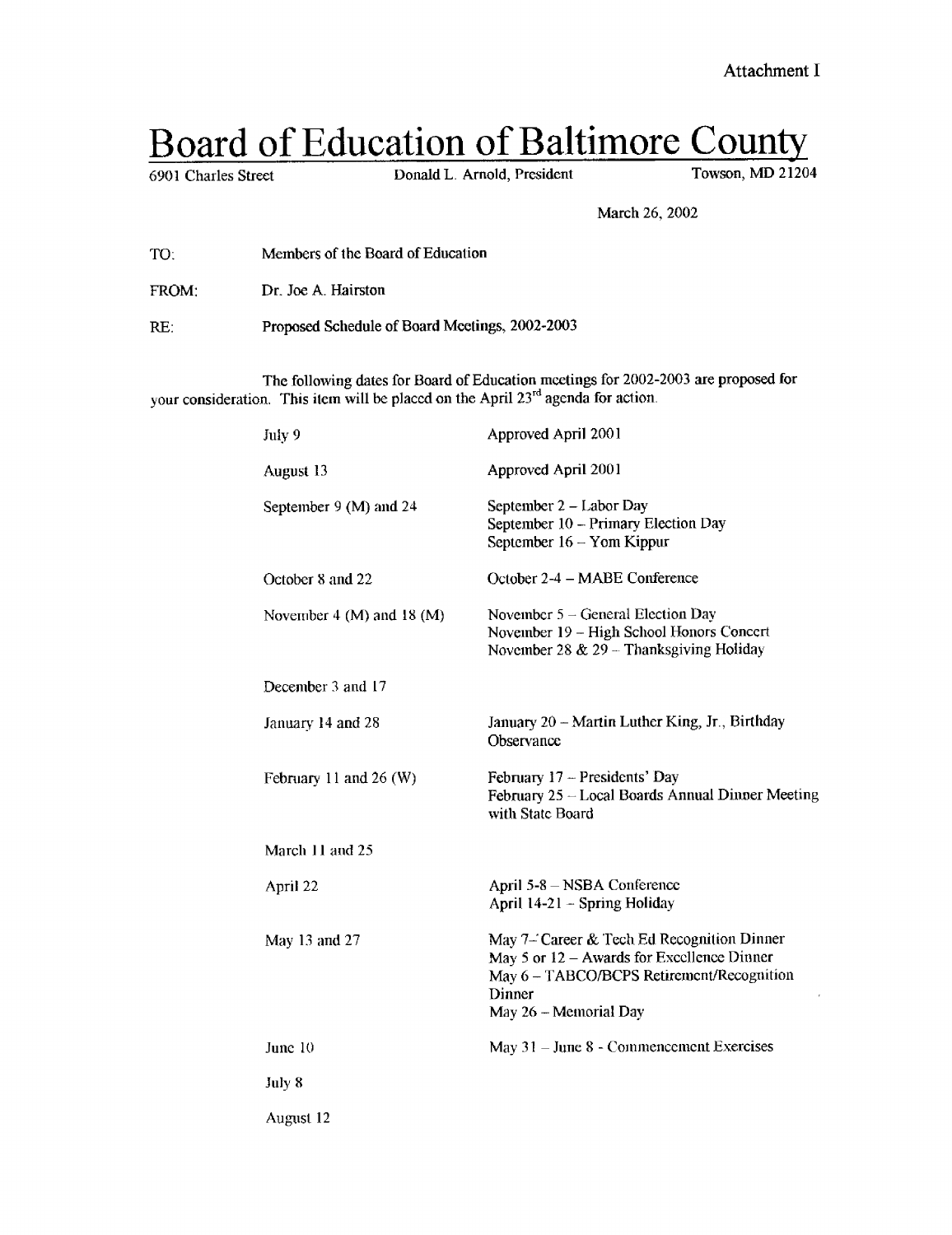## Approved 05/30/01

## BALTIMORE COUNTY PUBLIC SCHOOL Towson, Maryland 21204 Calendar 2002 -2003

|           |                | <b>Pupil Days</b>                                                                                                                                    |    | <b>Teacher Days</b> |
|-----------|----------------|------------------------------------------------------------------------------------------------------------------------------------------------------|----|---------------------|
| August    | 16(F)<br>19(M) | Meeting of Admin/Supervisory Personnel<br><b>Teachers on Duty</b>                                                                                    |    |                     |
|           | 26(M)          | <b>Opening Day for Students</b>                                                                                                                      | 5  | 10                  |
| September | 2(M)           | Labor Day - Schools Closed                                                                                                                           |    |                     |
|           | 10(T)          | Primary Election-Schools Closed                                                                                                                      |    |                     |
|           | 13(F)          | Team Planning for Instruction - Schools close 3 hours<br>early for elementary and middle school students                                             |    |                     |
|           | 16(M)          | Yom Kippur - Schools Closed                                                                                                                          |    |                     |
|           |                |                                                                                                                                                      | 18 | 18                  |
| October   | 14(M)          | Columbus Day Observed**                                                                                                                              |    |                     |
|           | 18(F)          | Professional Development Day/MSTA Convention<br><b>Schools Closed for Students</b>                                                                   |    |                     |
|           | 21(M)          | Professional Development Day – Schools Closed for<br><b>Students</b>                                                                                 | 21 | 23                  |
| November  | 1(F)           | First Marking Period Ends - Assessment Day<br>for elementary and middle schools*** - Schools<br>Close 3 hours early for elementary and middle school |    |                     |
|           |                | students                                                                                                                                             |    |                     |
|           | 5(T)           | Election Day – Schools Closed                                                                                                                        |    |                     |
|           | 11(M)          | Veterans Day Observed**                                                                                                                              |    |                     |
|           | $11-15(M-F)$   | <b>American Education Week</b>                                                                                                                       |    |                     |
|           | 18(M)          | Distribution of Report Cards                                                                                                                         |    |                     |
|           | 22(F)          | Elementary Conference Day - Schools Closed for<br>elementary students                                                                                |    |                     |
|           | 27(W)          | Professional Development Day - Schools Closed for<br><b>Students</b>                                                                                 |    |                     |
|           | $28-29$ (Th-F) | Thanksgiving Holiday - Schools Closed                                                                                                                |    |                     |
|           |                |                                                                                                                                                      | 17 | 18                  |
| December  | 6(F)           | Team Planning for Instruction – Schools close 3 hours<br>early for elementary and middle school students                                             |    |                     |
|           | 15(Su)         | Bill of Rights Day**                                                                                                                                 |    |                     |
|           | 20(F)          | Christmas/Winter Holiday begins at end of school day                                                                                                 | 15 | 15                  |
|           |                |                                                                                                                                                      |    |                     |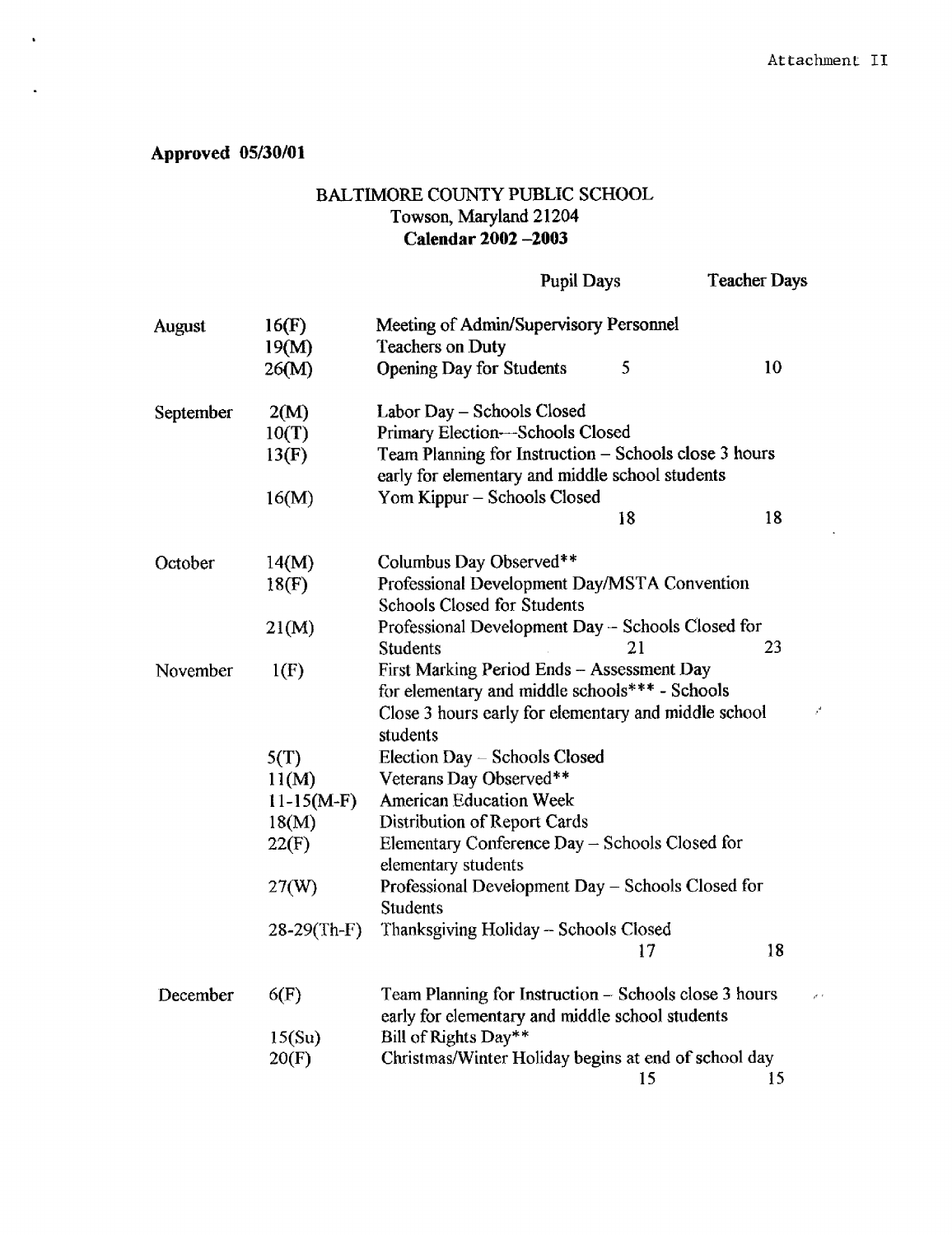| January  | 2(Th)        | Schools Reopen                                                   |      |  |
|----------|--------------|------------------------------------------------------------------|------|--|
|          | 15(W)        | Dr. Martin Luther King, Jr.'s Birthday*                          |      |  |
|          | 24(F)        | Second Marking Period Ends - Assessment Day-all schools          |      |  |
|          |              | close 3 hours early                                              |      |  |
|          | 20(M)        | Dr. Martin Luther King Jr. Birthday Observed - Schools<br>Closed |      |  |
|          | 31(F)        | Milestone Assessments – Schools Close 3 hours early for          |      |  |
|          |              | elementary and middle school students<br>21                      | 21   |  |
| February | 10(M)        | Distribution of Report Cards                                     |      |  |
|          | 12(W)        | Lincoln's Birthday*                                              |      |  |
|          | 14(F)        | Professional Development Day – Schools Closed for                |      |  |
|          |              | students                                                         |      |  |
|          | 17(M)        | President's Day - Schools Closed                                 |      |  |
|          | 22(S)        | Washington's Birthday**                                          |      |  |
|          |              | 18                                                               | 19   |  |
| March    | 25(T)        | Maryland Day*                                                    |      |  |
|          | 28(F)        | Third Marking Period Ends - Assessment Day for                   |      |  |
|          |              | elementary and middle school students- schools close 3           |      |  |
|          |              | hours early for elementary and middle school students            |      |  |
|          |              | 21                                                               | 21   |  |
| April    | 4(F)         | Milestone Assessments – Schools close 3 hours early for          |      |  |
|          |              | elementary and middle school students                            |      |  |
|          | 10(Th)       | <b>Report Cards Distributed</b>                                  |      |  |
|          | 11(F)        | Easter/Spring Holiday begins at the end of the school day        |      |  |
|          | 22(T)        | Schools Reopen<br>16                                             | 16   |  |
|          |              |                                                                  |      |  |
| May      | 9(F)         | PreK/K Conference Day – no preK, half-day, or full day           |      |  |
|          |              | Kindergarten sessions                                            |      |  |
|          | 26(M)        | Memorial Day - Schools Closed                                    |      |  |
|          | 30(F)        | Last Day for Seniors                                             |      |  |
|          | 31(S)        | <b>Commencement Exercises</b>                                    |      |  |
|          |              | 21                                                               | 21   |  |
| June     | $1-8(Su-Su)$ | <b>Commencement Exercises</b>                                    |      |  |
|          | 14(S)        | Flag Day**                                                       |      |  |
|          | $17-18(T-W)$ | Assessment Days****Schools close 3 hours early for high          |      |  |
|          |              | school students; teachers on duty                                | ء' ء |  |
|          | 18(W)        | Assessment Day***Schools close 3 hours early for                 |      |  |
|          |              | elementary and middle school students; teachers on duty          |      |  |
|          | 19(Th)       | Last Day of Classes for Students and Teachers; schools           |      |  |
|          |              | close 3 hours early for students; teachers on duty               |      |  |
|          |              | 14                                                               | 14   |  |

 $\frac{1}{2} \frac{1}{2} \frac{1}{2} \frac{1}{2} \frac{1}{2}$